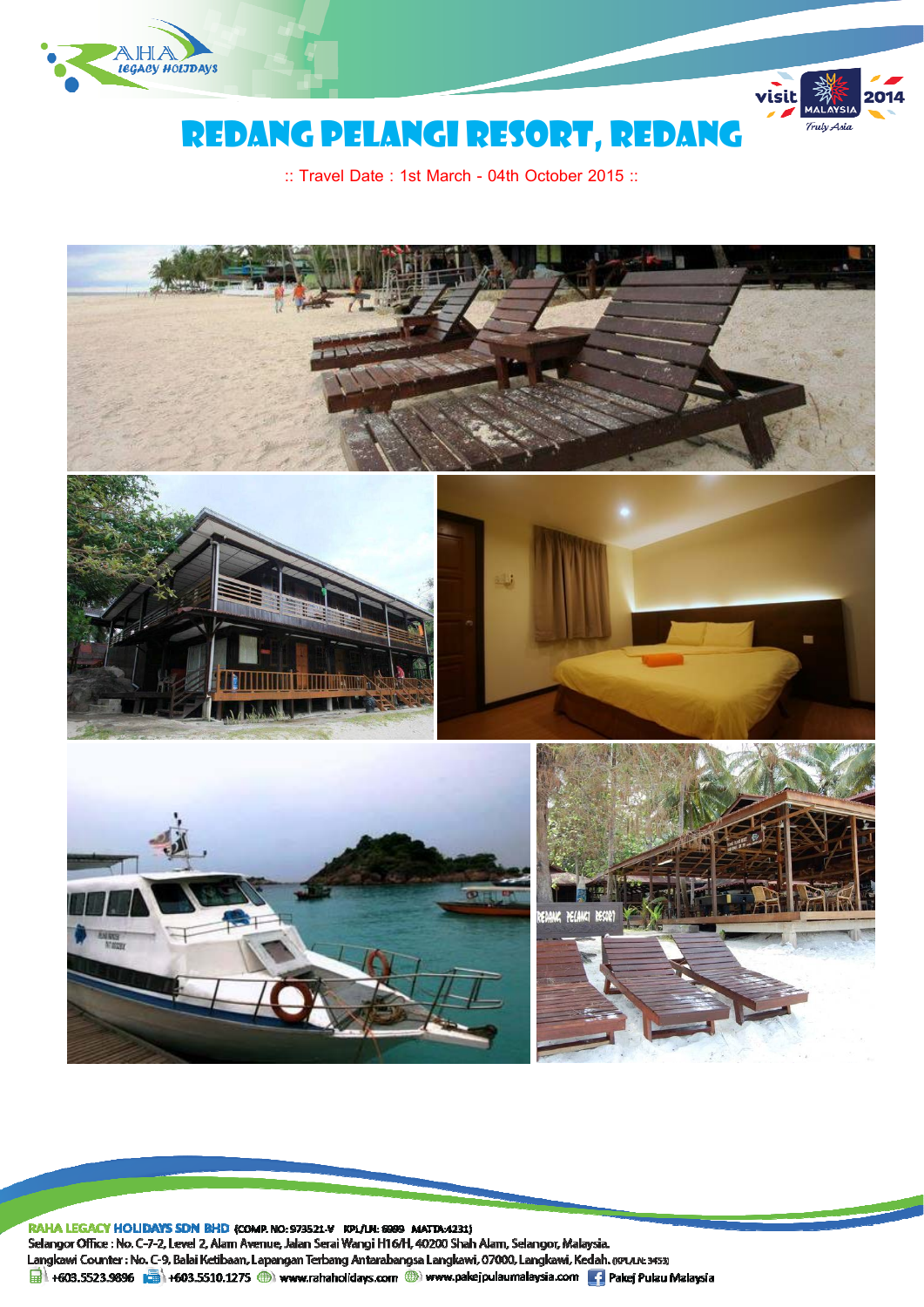



| <b>3D2N Fullboard Snorkelling Package</b><br>Rate Per Person (MYR) |                           |              |                           |              |                        |              |  |  |
|--------------------------------------------------------------------|---------------------------|--------------|---------------------------|--------------|------------------------|--------------|--|--|
| <b>Room Type</b>                                                   | <b>Weekday (Sun -Wed)</b> |              | <b>Weekend (Thu -Sat)</b> |              | <b>Public Holidays</b> |              |  |  |
|                                                                    | Adult                     | <b>Child</b> | Adult                     | <b>Child</b> | Adult                  | <b>Child</b> |  |  |
| Quad                                                               | 355                       | 260          | 395                       | 300          | 445                    | 350          |  |  |
| *Extra Person (Mattress)                                           | 310                       | 200          | 350                       | 250          | 370                    | 290          |  |  |
| <b>Triple</b>                                                      | 375                       | 300          | 415                       | 340          | 465                    | 390          |  |  |
| Twin                                                               | 395                       | 395          | 445                       | 445          | 485                    | 485          |  |  |
| *Extra Person (Mattress)                                           | 320                       | 240          | 360                       | 280          | 400                    | 300          |  |  |
| <b>Extension Night</b>                                             | 130                       | 110          | 140                       | 120          | 150                    | 130          |  |  |

| <b>3D2N Year End Promotion Snorkelling Package</b><br>(Valid from 11 August to 04 October 2015)<br>Rate Per Person (MYR) |                           |              |                           |              |                        |              |  |  |
|--------------------------------------------------------------------------------------------------------------------------|---------------------------|--------------|---------------------------|--------------|------------------------|--------------|--|--|
| Room Type                                                                                                                | <b>Weekday (Sun -Wed)</b> |              | <b>Weekend (Thu -Sat)</b> |              | <b>Public Holidays</b> |              |  |  |
|                                                                                                                          | Adult                     | <b>Child</b> | Adult                     | <b>Child</b> | Adult                  | <b>Child</b> |  |  |
| Quad                                                                                                                     | 310                       | 230          | 340                       | 250          | 450                    | 350          |  |  |
| *Extra Person (Mattress)                                                                                                 | 250                       | 180          | 270                       | 200          | 370                    | 290          |  |  |
| <b>Triple</b>                                                                                                            | 340                       | 260          | 380                       | 290          | 470                    | 390          |  |  |
| Twin                                                                                                                     | 370                       | 370          | 400                       | 400          | 490                    | 490          |  |  |
| *Extra Person (Mattress)                                                                                                 | 280                       | 200          | 320                       | 220          | 400                    | 300          |  |  |
| <b>Extension Night</b>                                                                                                   | 120                       | 90           | 130                       | 110          | 150                    | 130          |  |  |

*\*Surcharge RM25.00 per person per night applicable during school holidays, public holidays, and eve (29 – 30 August, 15 – 17 & 23 – 25 September).* 

# **Optional Arrangement:**

| 1 way KT Bus Terminal / Airport – Merang / Shah Bandar jetty transfer | RM15.00 per pax per way OR RM25.00 per pax (return)  |  |  |
|-----------------------------------------------------------------------|------------------------------------------------------|--|--|
| Boat transfer from/to Kampung Jetty to/from Resort                    | RM35.00 per pax per way (minimum 2 pax)              |  |  |
| Land transfer from/to Berjaya Airport to/from Kampung Jetty           | RM25.00 per car per way (payable directly to driver) |  |  |
| <b>Ferry Ticket</b>                                                   | As per ferry published rate                          |  |  |
| Rental of buses in groups available                                   | <b>TBD</b>                                           |  |  |
| <b>Travel Insurance</b>                                               | RM20.00 per person                                   |  |  |

RAHA LEGACY HOLIDAYS SDN BHD (COMP. NO: 973521-V KPL/LN: 6999 MATTA:4231) Selangor Office : No. C-7-2, Level 2, Alam Avenue, Jalan Serai Wangi H16/H, 40200 Shah Alam, Selangor, Malaysia. Langkawi Counter: No. C-9, Balai Ketibaan, Lapangan Terbang Antarabangsa Langkawi, 07000, Langkawi, Kedah. (KPLAN: 3453) H603.5523.9896 3 +603.5510.1275 +603.5510.1275 +60 www.rahaholidays.com + www.pakejpulaumalaysia.com + Pakej Pulau Malaysia